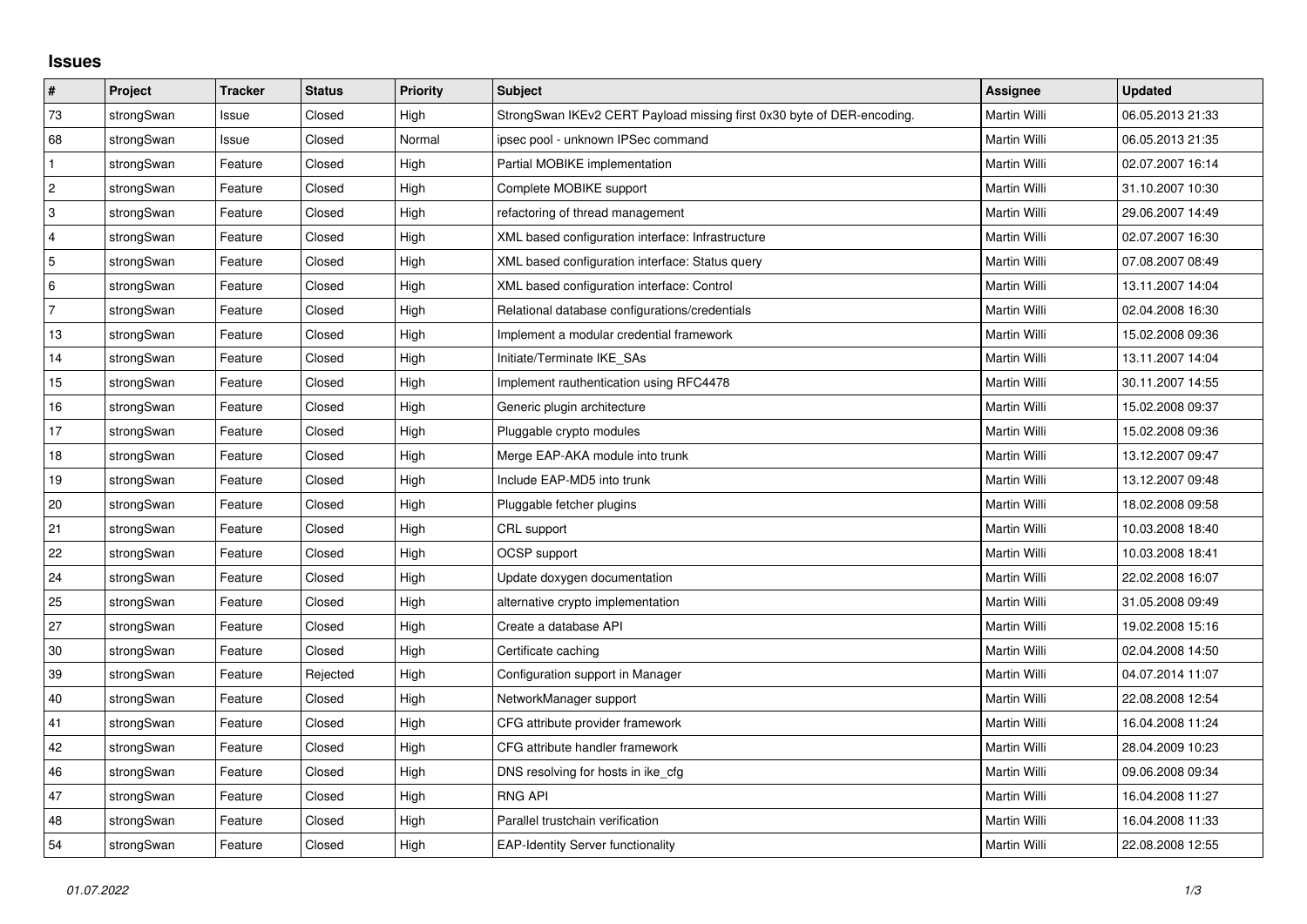| $\vert$ # | Project    | <b>Tracker</b> | <b>Status</b> | <b>Priority</b> | <b>Subject</b>                                                              | <b>Assignee</b>       | <b>Updated</b>   |
|-----------|------------|----------------|---------------|-----------------|-----------------------------------------------------------------------------|-----------------------|------------------|
| 59        | strongSwan | Feature        | Closed        | High            | Add additinal signal dependent parameter to bus                             | Martin Willi          | 29.07.2008 11:04 |
| 60        | strongSwan | Feature        | Closed        | High            | Implement draft-sheffer-ikev2-gtc-00 with PAM password verification         | Martin Willi          | 22.08.2008 12:59 |
| 37        | strongSwan | Feature        | Closed        | High            | Hash and URL support for IKEv2                                              | <b>Tobias Brunner</b> | 18.04.2008 13:38 |
| 57        | strongSwan | Feature        | Closed        | Normal          | new pluto connection option: verify_identifier                              | Andreas Steffen       | 25.07.2013 10:07 |
| 67        | strongSwan | Feature        | Closed        | Normal          | Implement DH groups 22-24                                                   | Martin Willi          | 19.04.2010 14:51 |
| 76        | strongSwan | Feature        | Closed        | Normal          | crypto test framework                                                       | <b>Martin Willi</b>   | 12.06.2009 11:31 |
| 78        | strongSwan | Feature        | Closed        | Normal          | Integrity tester for libstrongswan and all plugins.                         | Martin Willi          | 27.06.2009 16:19 |
| 100       | strongSwan | Feature        | Closed        | Normal          | Derive traffic selectors from authentication process                        | Martin Willi          | 23.07.2010 16:53 |
| 128       | strongSwan | Feature        | Closed        | Normal          | Plugin dependencies                                                         | Martin Willi          | 06.02.2012 10:51 |
| 129       | strongSwan | Feature        | Assigned      | Normal          | Relations between ike/child/peer cfg                                        | Martin Willi          | 06.02.2012 10:50 |
| 69        | strongSwan | Feature        | Closed        | Normal          | Improve scheduler performance                                               | <b>Tobias Brunner</b> | 04.12.2008 17:03 |
| 38        | strongSwan | Feature        | New           | Low             | OCSP in IKE payload, RFC4806                                                |                       | 19.12.2014 14:20 |
| 23        | strongSwan | Feature        | Closed        | Low             | PKCS#11 based smartcard implementation                                      | Martin Willi          | 12.10.2010 13:42 |
| 12        | strongSwan | <b>Bug</b>     | Closed        | Immediate       | Fix build on uClibc                                                         | Martin Willi          | 31.10.2007 10:34 |
| 51        | strongSwan | Bug            | Closed        | Urgent          | fips_signer should not chek for \$(PREFIX)/libexec/ipsec/ at build time     | Andreas Steffen       | 19.08.2008 21:10 |
| 8         | strongSwan | <b>Bug</b>     | Closed        | Urgent          | MOBIKE selects disappearing IPv6 address                                    | Martin Willi          | 05.07.2007 09:03 |
| 61        | strongSwan | <b>Bug</b>     | Closed        | High            | When recovering from DPD, firewall rules aren't added as necessary          | Andreas Steffen       | 06.05.2013 21:43 |
| 65        | strongSwan | Bug            | Closed        | High            | Many UML tests fail                                                         | Andreas Steffen       | 07.10.2008 07:09 |
| 70        | strongSwan | <b>Bug</b>     | Closed        | High            | IPv6                                                                        | Andreas Steffen       | 21.02.2009 11:09 |
| 10        | strongSwan | Bug            | Closed        | High            | distribution cannot be built because logout.cs template is missing in trunk | Martin Willi          | 18.09.2007 07:43 |
| 11        | strongSwan | <b>Bug</b>     | Closed        | High            | Show IKE_SA status overview                                                 | Martin Willi          | 31.10.2007 10:29 |
| 26        | strongSwan | <b>Bug</b>     | Closed        | High            | Port all tools to new crypto/credential APIs                                | Martin Willi          | 21.03.2008 18:04 |
| 31        | strongSwan | Bug            | Closed        | High            | ikev2/rw-eap-aka-rsa scenario fails                                         | Martin Willi          | 19.03.2008 15:25 |
| 32        | strongSwan | <b>Bug</b>     | Closed        | High            | ikev2/rw-no-idr scenario fails                                              | Martin Willi          | 19.03.2008 11:13 |
| 33        | strongSwan | <b>Bug</b>     | Closed        | High            | ikev2/crl-revoked scenario broken                                           | Martin Willi          | 19.03.2008 19:02 |
| 34        | strongSwan | <b>Bug</b>     | Closed        | High            | ikev2/multi-level-ca-loop segfaults                                         | Martin Willi          | 31.03.2008 09:19 |
| 35        | strongSwan | Bug            | Closed        | High            | ikev2/ocsp-no-signer-cert scenario segfaults                                | Martin Willi          | 02.04.2008 09:45 |
| 36        | strongSwan | Bug            | Closed        | High            | strongswan-4.2.0 does not compile with uclibc                               | Martin Willi          | 04.04.2008 13:51 |
| 43        | strongSwan | Bug            | Closed        | High            | missing certificate identity in SQL database causes segfault                | Martin Willi          | 07.04.2008 10:08 |
| 45        | strongSwan | <b>Bug</b>     | Closed        | High            | Failure to open SQLite database crashes charon                              | Martin Willi          | 07.04.2008 09:16 |
| 49        | strongSwan | <b>Bug</b>     | Closed        | High            | starter log directly to terminal                                            | Martin Willi          | 30.04.2009 10:18 |
| 50        | strongSwan | Bug            | Closed        | High            | plutostderrlog option missing                                               | Martin Willi          | 11.05.2008 10:10 |
| 55        | strongSwan | <b>Bug</b>     | Closed        | High            | Implement SHA512/384/256 HMAC with proper truncation in kernel              | Martin Willi          | 03.12.2009 11:41 |